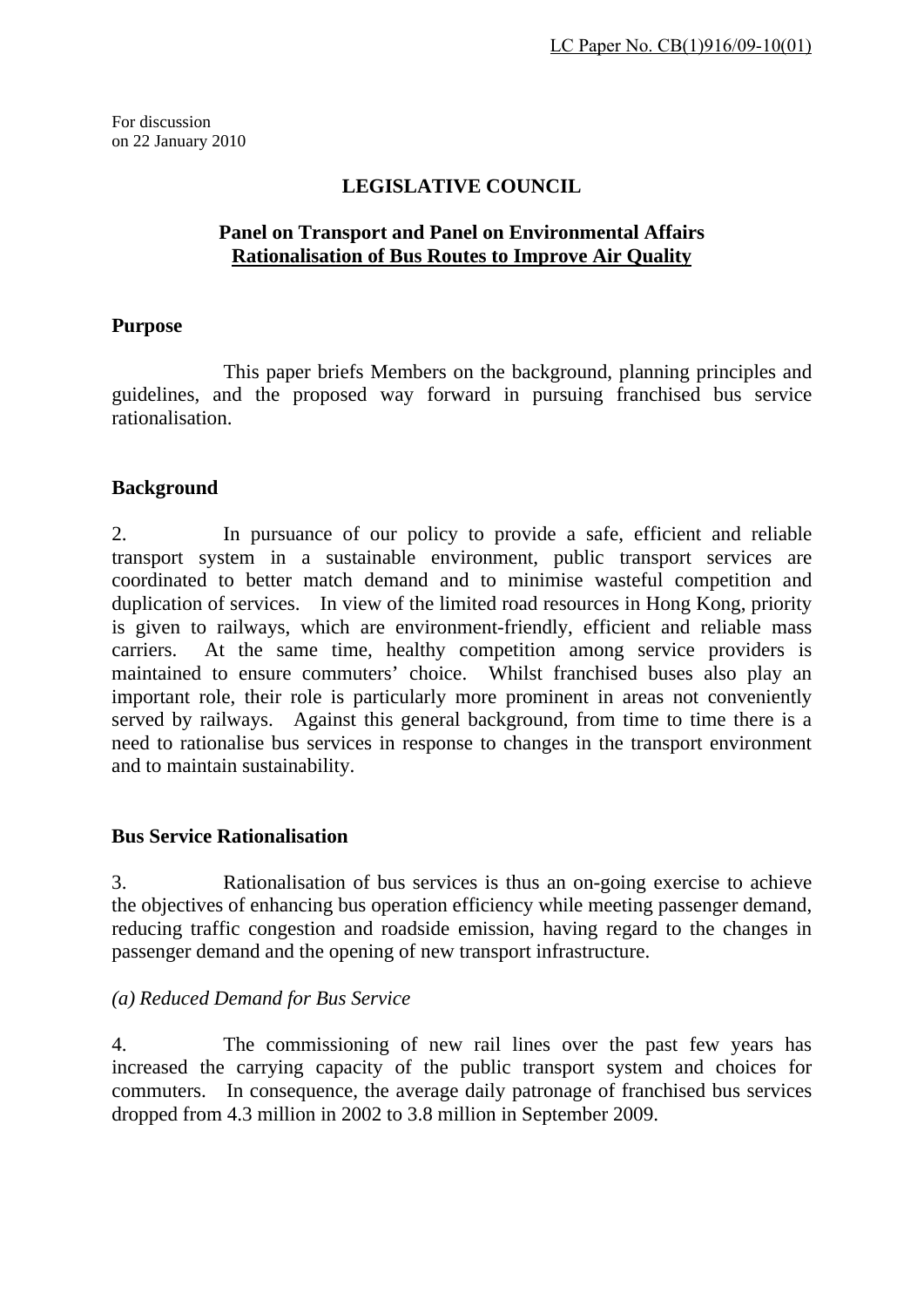#### *(b) Traffic Congestion*

5. In view of the limited road resources in Hong Kong, traffic congestion has always been a problem in busy traffic corridors. A number of the major road sections in busy areas have already reached capacity. In 2008, franchised bus constituted about 30%, 21% and 32% of the respective total traffic in peak hour in Des Voeux Road Central, Causeway Road and Nathan Road. As many bus passengers will start to alight when the buses reach the periphery of the urban area, some of the bus routes are found to have relatively low occupancy rate when they pass through the busy traffic corridors on the way to their termini. Better utilisation of bus resources may help reduce the number of bus trips along these busy corridors, and hence provide some relief to traffic congestion.

## **Environmental Benefits of Bus Route Rationalisation**

6. On a territorial basis, franchised buses accounted for about 6% of respirable suspended particulates and 11% of the nitrogen oxides of road transport emission in Hong Kong in 2008. At busy traffic corridors, they could account for up to 40% of the total vehicular emissions. These busy traffic corridors such as Mongkok, Central and Causeway Bay are frequented by many people who are passers-by, residents or persons who work or conduct businesses in the areas. Reducing bus trips is an effective way to mitigate the roadside air pollution and hence the health risk to the people at these locations. The resulting environmental benefits are proportional to the extent of the bus trip reduction. As an illustration, if the number of bus trips in busy corridors is reduced by 10%, the roadside concentrations of respirable suspended particulates and nitrogen oxides could be reduced by up to about 2% and 4% respectively as compared to the 2008 levels. There could be other environmental benefits such as reducing noise nuisance. In addition, as rationalization of bus routes does not involve significant additional costs for implementation, it is assessed by the consultant for the Air Quality Objectives Review as the most cost-effective measure amongst all the proposed emission control measures.

## **Planning Principles and Guidelines**

7. Over the years, the Transport Department (TD) has developed a set of general principles and guidelines in planning franchised bus services. These general principles and guidelines are reviewed from time to time by TD with reference to any new initiatives for sustainable and continuous service improvement. District Councils (DCs) are informed of them through the annual consultations on bus route development programmes (RDPs).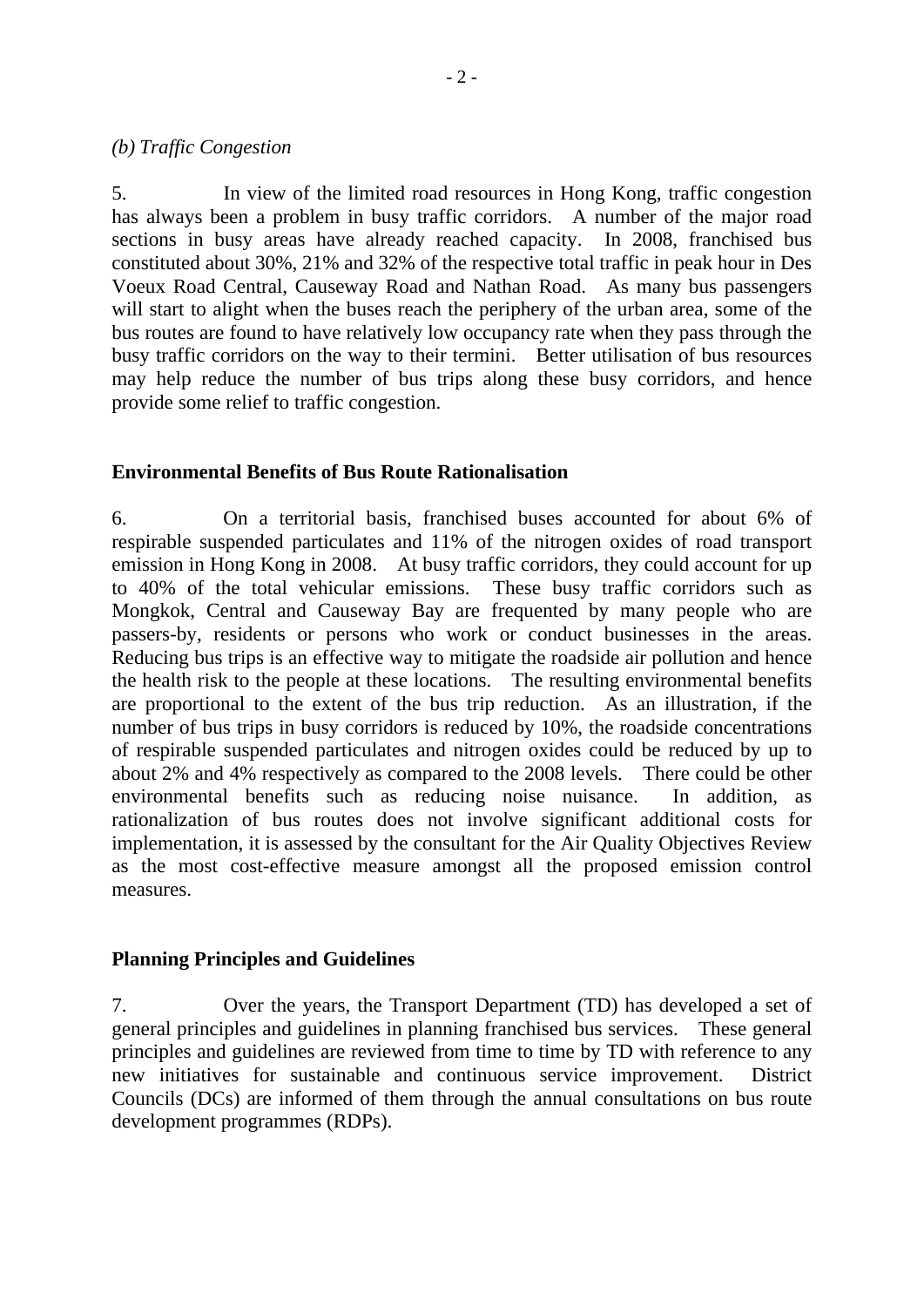### Service Reduction

8. For bus routes with low utilisation and subject to their actual performance, we would implement different measures to enhance their efficiency. Such measures may include adjusting the bus routeing, service frequency and timetable, reducing the number of bus stops, truncation or amalgamation of routes, route cancellation, etc. as appropriate.

### *(a) Frequency reduction*

9. If the average occupancy rate of an individual route is below 85% during the peakiest half hour of the peak period, or below 30% during the off-peak period, consideration would be given to reducing bus deployment. Railway feeder routes, socially essential routes, and routes with peak headway at 15 minutes or more and off-peak headway at 30 minutes or more will be considered on individual merits.

#### *(b) Route Cancellation / Amalgamation*

10. If the utilisation of a low-frequency route does not improve (i.e. a bus route with average occupancy rate lower than 50% during peak hour, despite its headways having already been lengthened to 15 minutes and 30 minutes during peak hour and off-peak hour respectively), we will consider proposing canceling the route or amalgamating it with other route(s), after evaluating the impact on passengers and taking account of alternatives available, including the service levels and fares of these alternatives.

## *(c) Route Truncation*

11. To optimise the use of resources, TD will review with relevant bus operators the feasibility of truncating routes, in particular for routes where the majority of the passengers will have alighted en route. In formulating truncation proposals, the following factors will be taken into account -

- (i) the number of affected passengers should not be excessive. As a reference benchmark, TD will examine bus routes with an occupancy rate of not more than 20% to 30% at the proposed truncation points during the peakiest hour;
- (ii) availability of road and kerbside space to accommodate passengers affected who need to interchange for other bus services to their final destinations; and
- (iii) availability of terminal space near the proposed truncation points.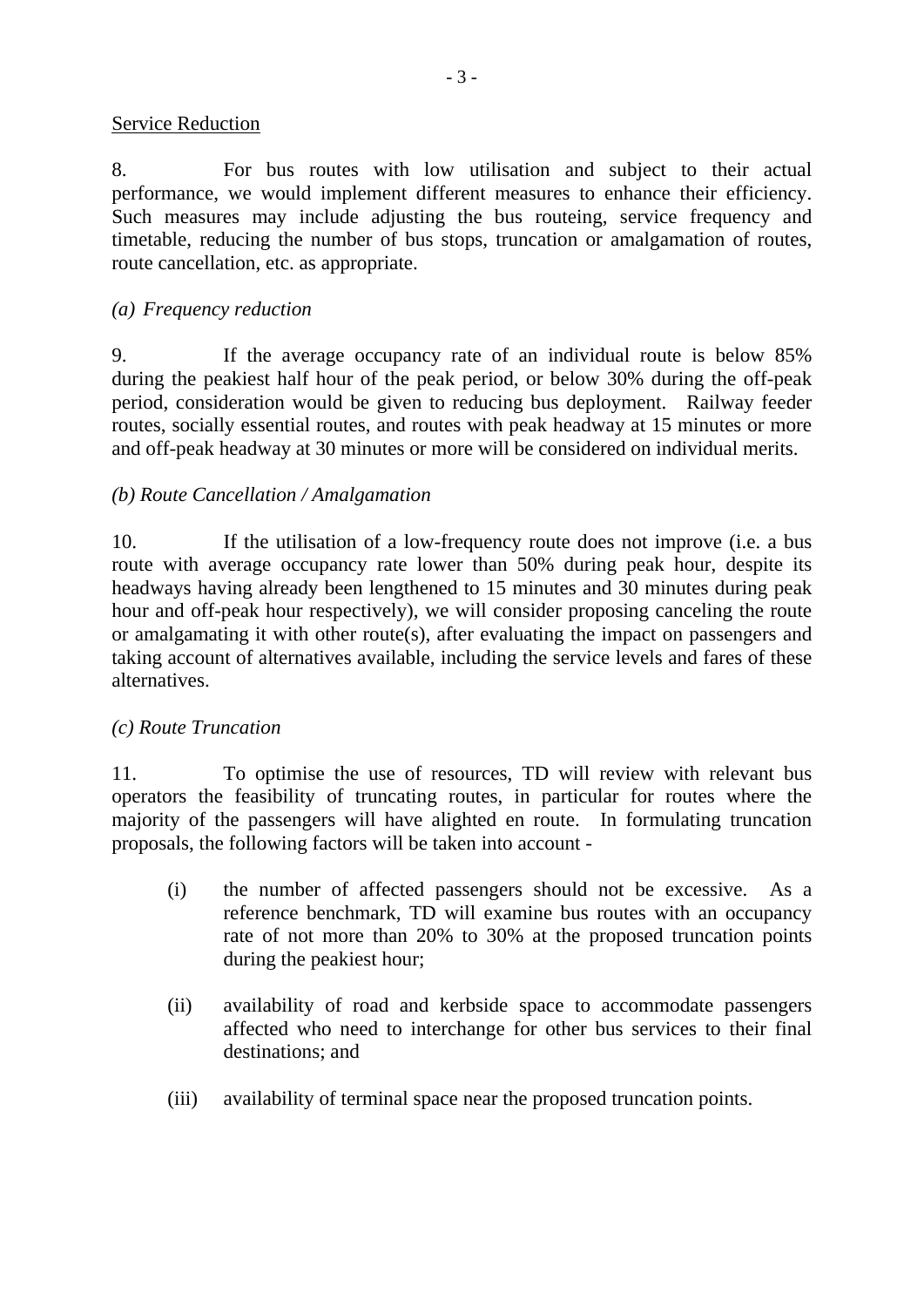### Service Improvement

12. On the other hand, we may increase the service frequency of bus routes according to the patronage of and passenger demand for existing bus services, or introduce new bus services where circumstances so warrant.

# *(a) Frequency Improvement*

13. If the occupancy rate of any bus route reaches 100% during any half hour of the peak period and 85% during that one hour, or reaches 60% during the busiest one hour of the off-peak period, consideration will be given to the deployment of more vehicles to improve the service level. In increasing the vehicle allocation, priority will be given to redeploying vehicles saved from other rationalisation measures.

## *(b) New Bus Service*

14. If the adjustment described in paragraph 13 above is insufficient to meet demands and no practical alternatives are available, we will give consideration to the provision of new service, with priority for providing new bus service to serve areas that are beyond the catchment area of existing railways or railway feeders. In approving any new bus service, we will also consider the impact of such new service on the traffic condition on major roads, and will as far as possible refrain from providing long haul bus routes or routes that operate via busy districts such as Mong Kok, Tsim Sha Tsui, Central, Wan Chai, Causeway Bay etc.

15. To improve the environment, the efficiency of bus operation and traffic congestion, it has been TD's on-going objective to reduce the number of bus trips along busy corridors (through route cancellation, amalgamation, truncation and frequency reduction) and reducing bus stoppings. If it is inevitable for the new routes or enhanced services of existing routes to operate via the busy districts, the bus operators will have to reduce the same number of trips made by the buses of other routes in the same corridor.

## Development of Bus-Bus Interchange Schemes

16. We have been working with the bus operators to formulate bus-bus interchange schemes at appropriate and feasible locations to enable bus passengers to reach more destinations through interchanging with fare concessions. Such interchange schemes reduce the need for new long haul and direct point-to-point bus services, enable better utilisation of the limited road space and bus resources, enhance the efficiency of the overall bus network, and lessen the traffic congestion and environment problems caused by duplication of bus services.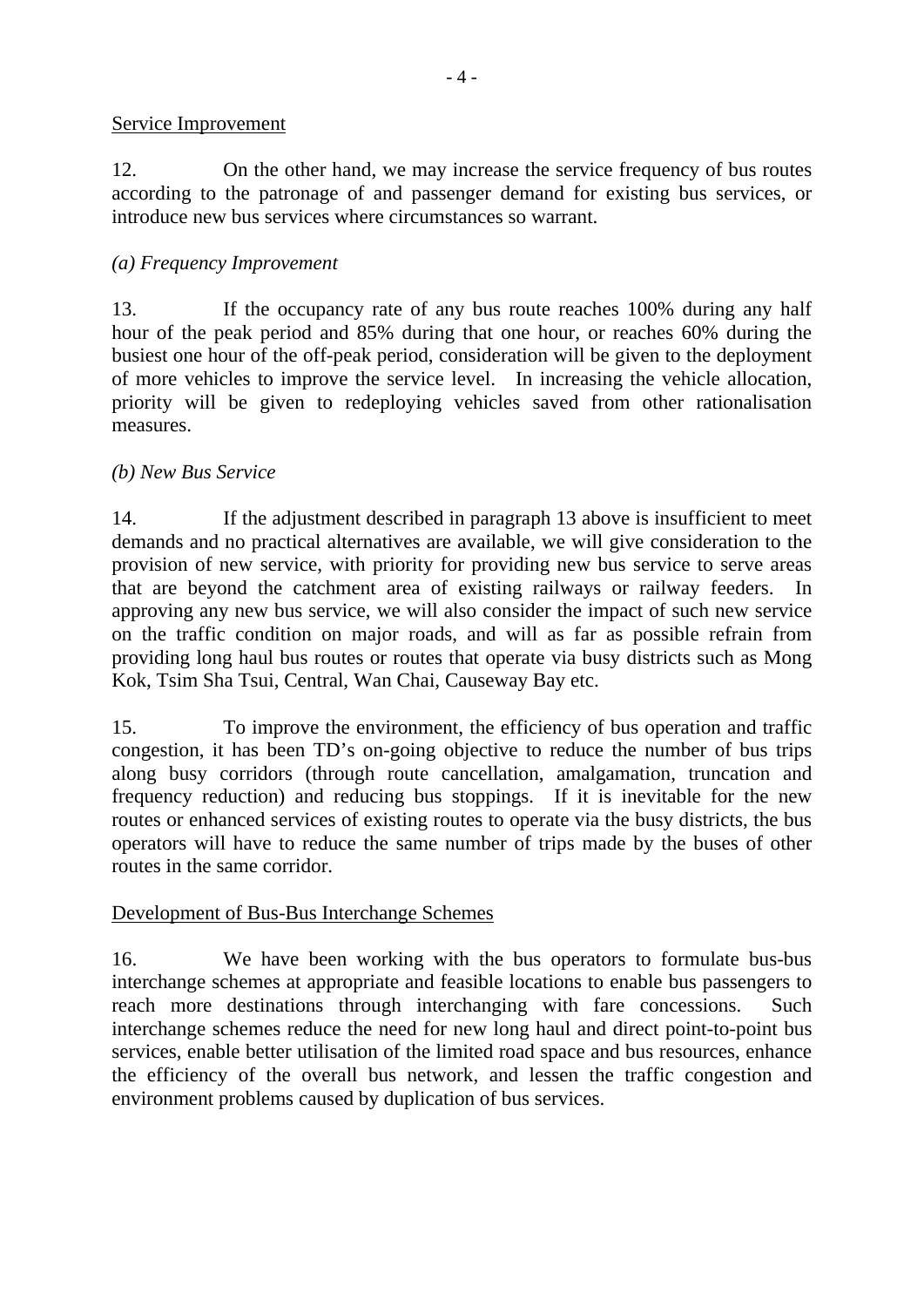# **Bus Rationalisation Efforts**

17. Between 2004 and September 2009, a number of new railways came into operation and provided the public with more choices in transport services. During the aforesaid period, in response to changes in the demand of bus passengers, we cancelled 46 bus routes, truncated 19 routes, reduced the frequency of 84 routes. Over the same period, we also introduced 20 new routes and increased the frequency of 86 routes to enhance feeder bus services to rail stations and to meet new passenger demands. As a result of these rationalisation efforts, the number of franchised buses in service decreased from 6,179 in early 2004 to 5,793 in September 2009.

18. Further, over 3,000 bus trips passing through Central, about 2,000 bus trips passing through Yee Wo Street in Causeway Bay and about 1,600 bus trips in Nathan Road per day were removed between 1999 and September 2009, while the number of bus stoppings in the above-said busy corridors were reduced by about 4,800 per peak hour.

19. As a result of the implementation of the various rationalisation schemes over the past few years, the level of service of many routes has been reduced to a relatively thin level. Amongst the 570 existing franchised bus routes, about 14% have average headway of over 15 minutes during peak period, whilst about 59% having average off-peak headway of over 15 minutes.

20. Implementation of rationalisation proposals, after agreement between Government and the bus operators, requires community support at the local level. In the past three years from 2007 to September 2009, we put forth, for local consultation, proposals to cancel 24 routes and to reduce the service level of another 81 routes. These proposals were considered justified on transport grounds. Of these, the DCs consulted objected to 59 of them. The main reasons for the objection include –

- (a) disagreement to the policy of using railways as the backbone of the transport system;
- (b) no direct alternative public transport service. Even if alternatives are available, passengers should be provided with bus choices;
- (c) passengers may need to pay higher fares if they have to interchange between transport modes or routes to reach final destinations;
- (d) greater inconvenience and longer total journey time arising from service reduction or need to interchange between modes or routes; and
- (e) reluctance to accept service reduction on routes which the local community has used for a long period of time despite reduction in passenger demand.

21. It is worth noting that 15 of these rejected cases duplicate with railways, 27 operate on busy corridors, and 26 are long haul routes. Further, in respect of paragraph 20(c) above, in most circumstances passengers having to interchange between transport modes or routes will in fact be offered fare concessions.